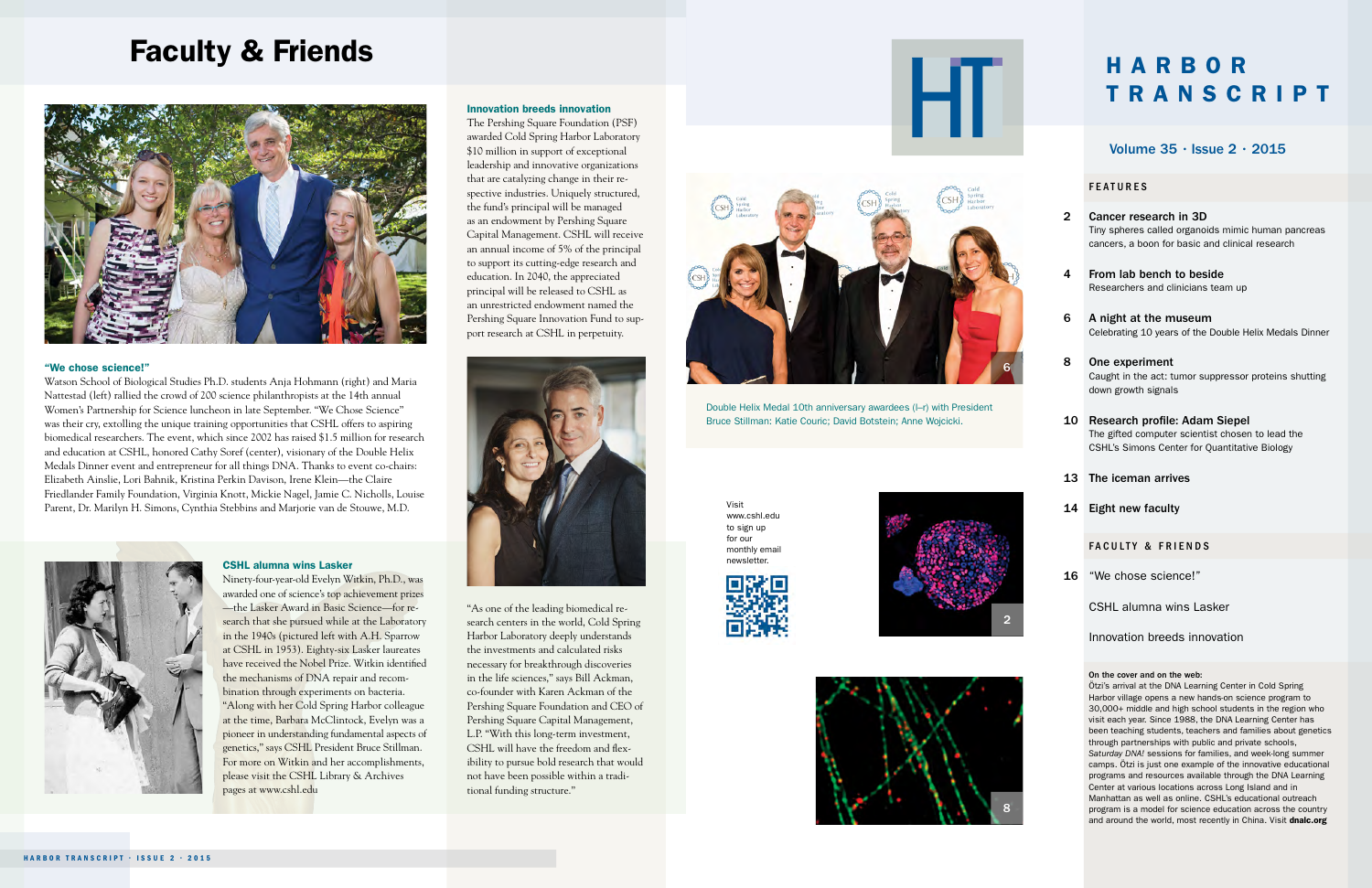# The Drive for 125 Celebrate Our Past, Preserve Our Future

In celebration of its 125th anniversary, Cold Spring Harbor Laboratory (CSHL) wants to grow the Helix Society to 125 members. Helix Society members have made planned gifts to CSHL. Join the Drive for 125 and be a part of the legacy!

> Lisa Manche, a dedicated CSHL employee for over 30 years, recently made the Laboratory a beneficiary of her estate. Her gift provides financial resources for future scientists to pursue cutting-edge research in cancer and other genetic diseases.

> > To discuss making a gift to CSHL, contact Diane Fagiola at 516-367-8471 or email fagiola@cshl.edu

*New Helix Society member Lisa Manche congratulated by Assistant Professor Mickey Atwal* 

# Cold Spring Harbor Laboratory Board of Trustees

#### **Officers**

Jamie C. Nicholls *Chairman* Robert D. Lindsay *Vice-Chairman* Marilyn H. Simons, Ph.D. *Vice-Chairman* Leo A. Guthart *Treasurer* Paul J. Taubman *Secretary* Bruce Stillman, Ph.D. *President & CEO* W. Dillaway Ayres, Jr. *Chief Operating Officer*

1890

#### Honorary Trustees

Bayard Clarkson, M.D. Norris W. Darrell Charles F. Dolan Helen Ann Dolan Lola N. Grace David H. Koch Mary D. Lindsay Nancy Abeles Marks Eduardo G. Mestre William R. Miller Alan Seligson James H. Simons, Ph.D. James D. Watson, Ph.D. Henry Wendt III

### **Trustees**

Lalit R. Bahl, Ph.D. Tania A. Baker, Ph.D. Cornelia Isabella Bargmann, Ph.D. David Boies Michael R. Botchan, Ph.D. Charles I. Cogut Jacob Goldfield Leo A. Guthart Jeffrey E. Kelter David M. Knott Laurie J. Landeau, V.M.D. Robert D. Lindsay Robert W. Lourie, Ph.D. Elizabeth McCaul Howard L. Morgan, Ph.D. Jamie C. Nicholls Frank T. O'Keefe John C. Phelan Thomas C. Quick William S. Robertson George Sard Thomas A. Saunders III Charles L. Sawyers, M.D. Marilyn H. Simons, Ph.D. Dinakar Singh Samuel L. Stanley, Jr., M.D. Bruce Stillman, Ph.D. James M. Stone, Ph.D. Paul J. Taubman Edward Travaglianti George Yancopoulos Roy J. Zuckerberg

### CSHL Association

CSHL Association comprises some 1000 neighbors and friends of the Laboratory who contribute to the Annual Fund, an essential source of unrestricted support for outstanding young scientists. Association members get to know CSHL scientists at lectures, concerts, dinners and other social events that support the Laboratory. Membership levels start at \$100 per year. For more information please contact Karen Orzel, Director, Annual Giving and Donor Relations, at 516.367.6886 or orzel@cshl.edu.

#### **Officers**

Frank T. O'Keefe, *President* James A. Woods, *Treasurer* Virginia Knott, *Secretary*

#### Honorary Directors

Mary D. Lindsay Anne R. Meier Cathy Cyphers Soref Pearl F. Staller

#### **Directors**

Elizabeth Ainslie Lori Bahnik Hans E.R. Bosch Michele Munn Celestino Edward A. Chernoff Susan A. Cohen Maria de Lesseps Nelson DeMille Ronald A. Gottlieb Carolyn Gulotta Joel J. Kassimir, M.D. Kassahun Kebede Peter J. Klein Laureen Stanton Knutsen Jeffrey A. Nagel Timothy Q. O'Neill Olga Pharr Whitney F. Posillico Caroline Monti Saladino Tracey DeMatteis Serko Lonnie Shoff Hope Geier Smith Debbie Parmet Sondock Heather Lane Spehr Mary Striano Nancy Szigethy Peter S. Tilles Lara S. Trafelet Marjorie J. van de Stouwe, M.D. Heather Warren Whitman